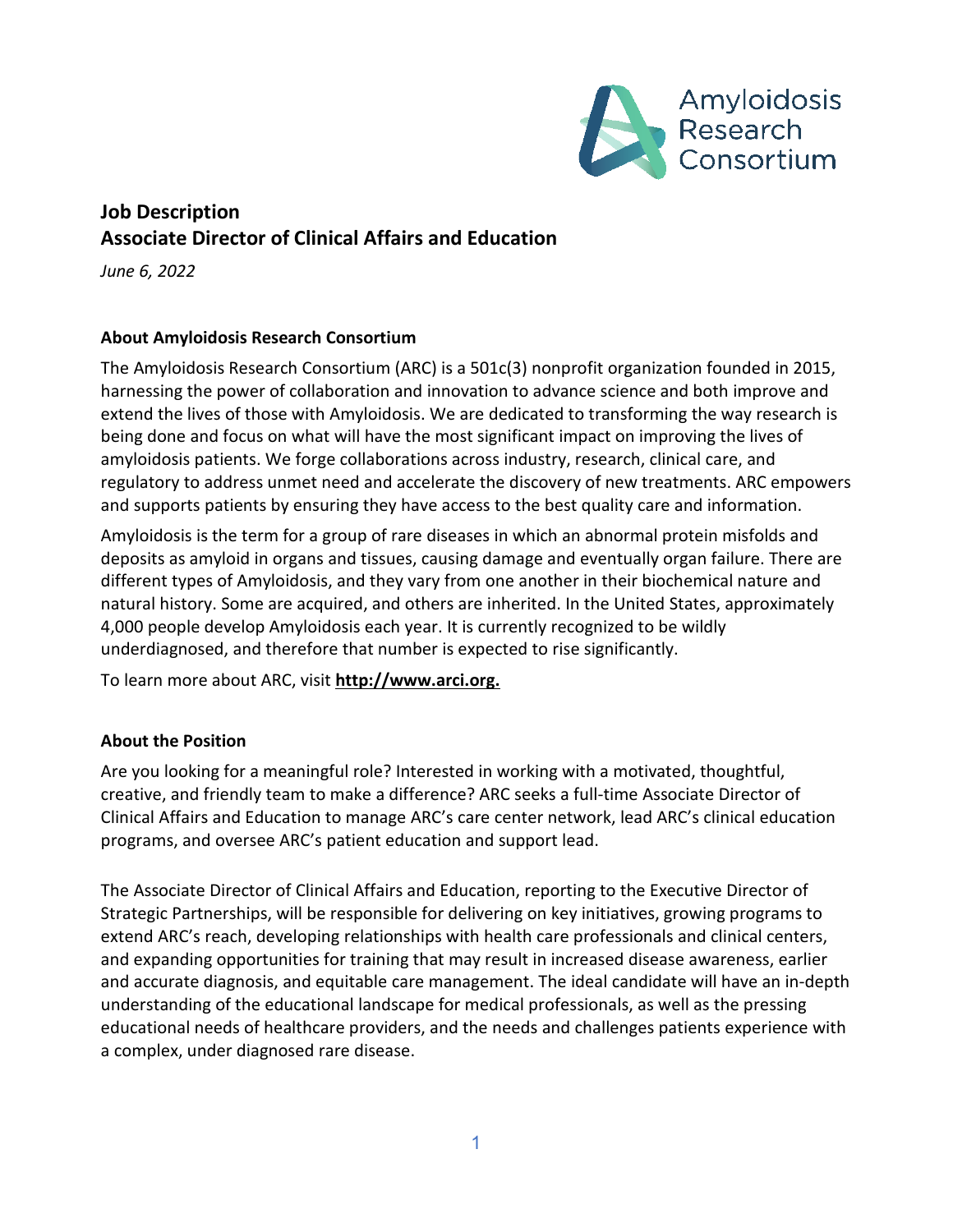

#### **Key Responsibilities:**

- Develop and lead ARC's care center network initiative, establishing a network of qualified centers to address unmet need and gaps and care.
- · Build standards and criteria for care center designation, along with training opportunities to coordinate care, and establish processes for continuous performance evaluation.
- · Manage a committee of expert reviewers and collaborate, as needed, with ARC leadership to leverage engagement with ARC's Nurse Collaborative and Patient Advisory Board on specific program components.
- · Design, implement, and manage a portfolio of introductory and specialized medical education initiatives and events to improve overall disease awareness, clinical practice, and care management across clinical disciplines.
- · Manage compliance and ensure adherence to applicable standards for accredited medical education programs.
- · Develop resource materials and assets to raise disease awareness, promote early diagnosis, and disseminate best practices in treatment of amyloidosis types among relevant health care professionals.
- · Develop strong relationships with leading and up-and-coming health care professionals to facilitate reciprocal partnerships and engagement with ARC's programs; establish a high level of trust and confidence in ARC as an organization.
- Develop educational sessions for conferences, symposia, and scientific congresses and represent ARC at relevant national and international conferences, symposia, and scientific meetings to position ARC as a leading and trusted voice on amyloidosis, and rare diseases generally. Activities may include educational and networking booth, speaking opportunities and presentations, etc.
- · Manage and expand use cases and functionality of ARC's My Amyloidosis Pathfinder (MAP) tool and clinical resource app.
- · Oversee and advise on ARC's portfolio of patient support programs.

#### **General Responsibilities:**

- · Manage multiple projects, translating project concepts into timeline- and deliverablebound project and budget plans in collaboration with ARC staff and subject matter experts.
- · Collaborate with ARC's development and leadership team on strategic planning, to identify funding opportunities, and develop a case for support.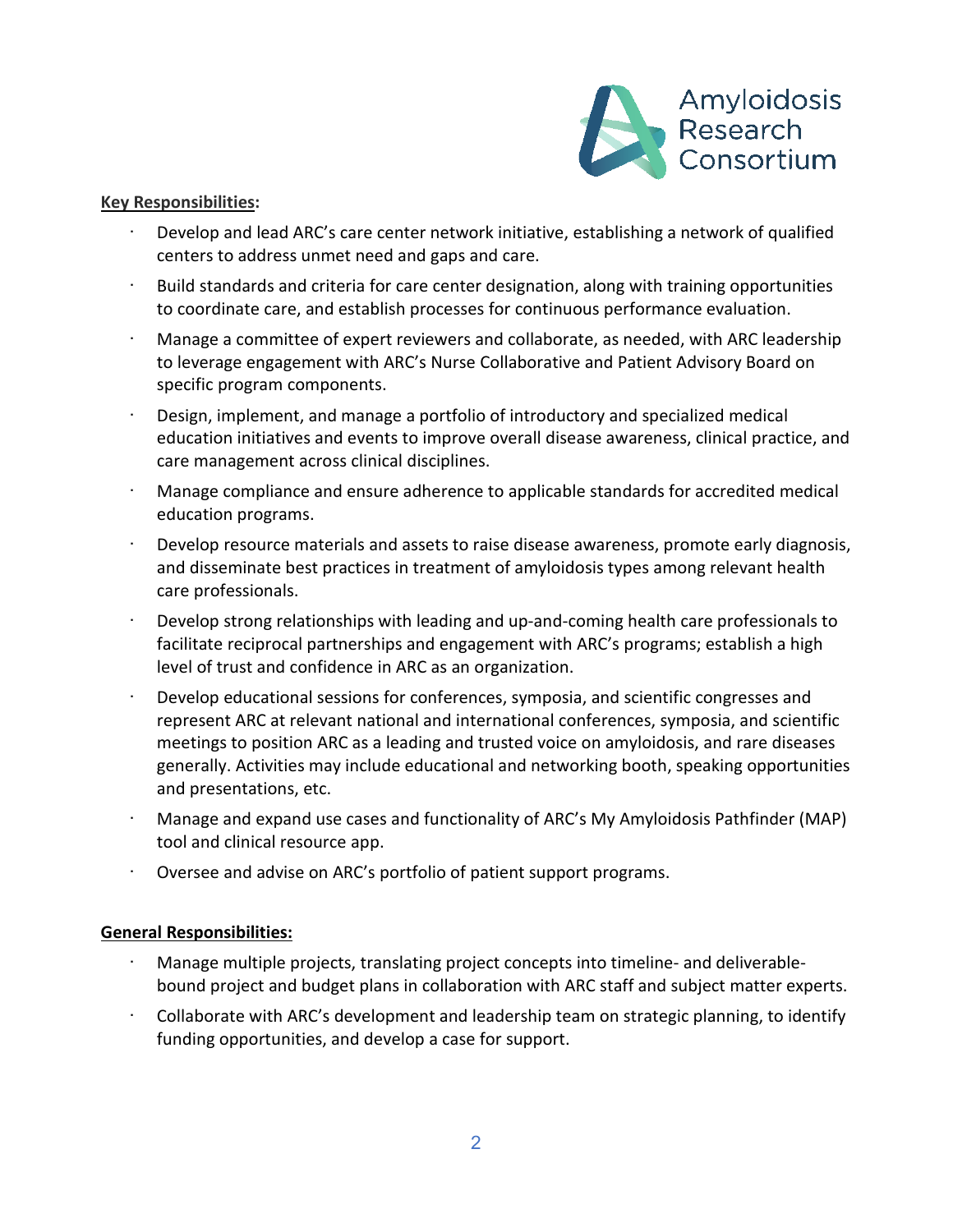

- · Help strategically position ARC as a leader in the rare disease field through the evaluation and assessment of new project ideas, opportunities, and proposals.
- · Collaborate with ARC staff members on communication efforts, including providing website and social media content, and developing quarterly reports for ARC's Board of Directors.
- Stay up-to-date on news, advancements, and needs in amyloidosis diseases.
- · Assume other duties and responsibilities, as needed, that are appropriate to the position.

#### **Skills and Experience**

- · Nurse Practitioner, Registered Nurse with minimum 3+ years of progressive responsibility and experience, preferably with rare disease or oncology; and/or Master's Degree with equivalent experience in clinical field, rare disease, and/or life science industries.
- Experience and demonstrated ability to balance and manage multiple priorities, projects and deadlines; ownership of the work and outcomes.
- · Highly organized, very detail-oriented, proactive and takes initiative. Ability to perform and prioritize multiple tasks, exercise good judgment, and quickly identify and resolve problems.
- · Ability to work independently and collaboratively as part of a team within a dynamic work environment that includes virtual teams.
- · Strong interpersonal skills and the ability to build relationships with internal staff, external experts, and other stakeholders. Employee and team management experience required.
- · Ability to represent the organization, in written and verbal formats, to senior leaders in industry and government in a professional manner.
- Demonstrated experience with communicating science to different audiences and through different media, including websites, emails, presentations, and publications.
- Commitment to professional development and continued learning within an organization.
- Passion for non-profits, health equity, patient engagement, and cross-sector collaboration. Ability to be flexible, compassionate, and creative, while having a sense of humor.
- Experience utilizing MS Office, Salesforce, project management tools such as Wrike, Smartsheet, or Microsoft Project.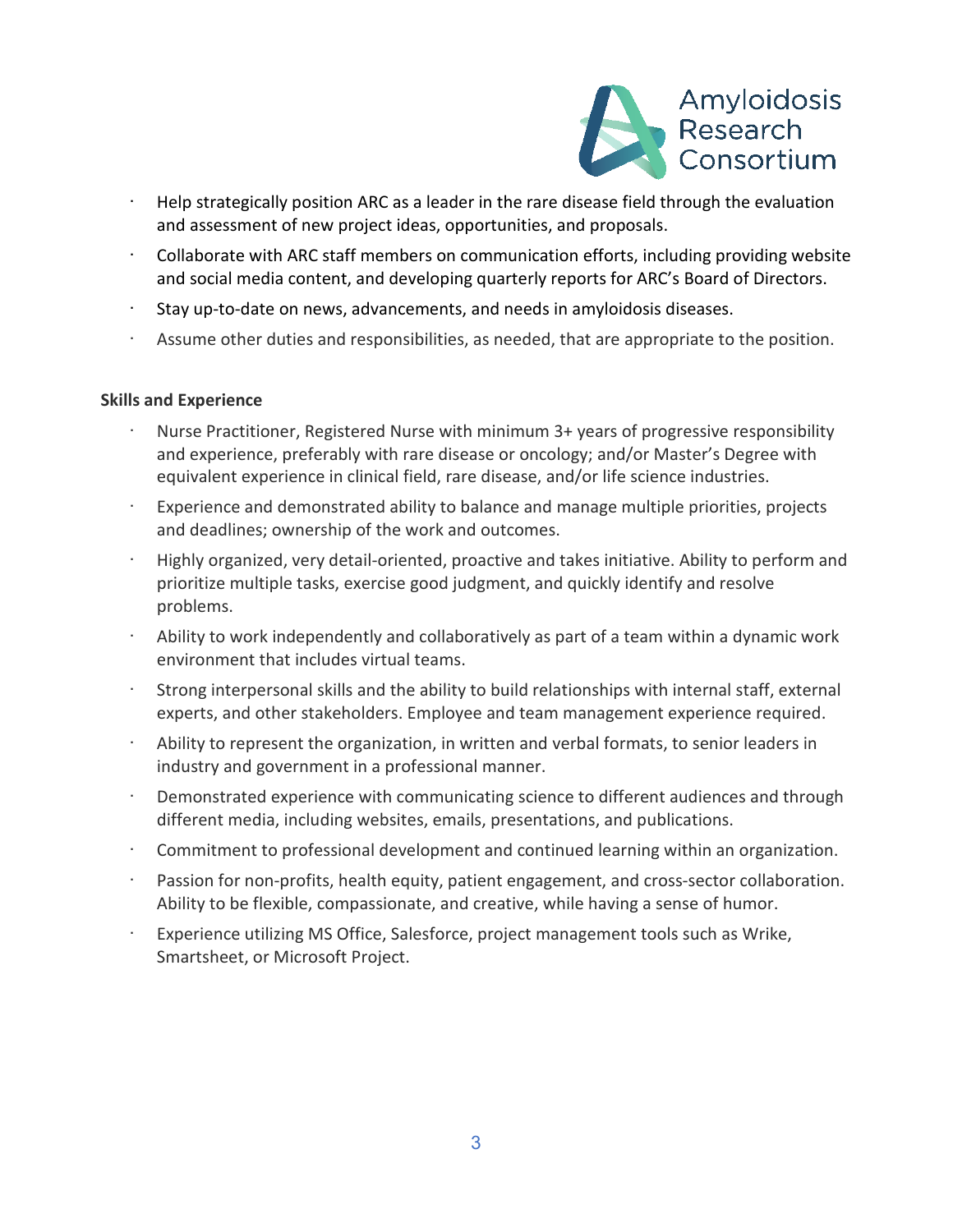

This is an exciting opportunity to work at a growing organization, with a team that values a diversity of experience and demonstrates an unwavering commitment to the amyloidosis community.

# **How To Apply**

**Applications are reviewed on a rolling basis. To apply, please send a resume, cover letter, and writing sample** to Grace Fan at **[gfan@arci.org](mailto:gfan@arci.org)**. Emails without a cover letter and writing sample will NOT be considered.

Please ensure that your resume, cover letter, and writing sample are sent as Word or PDF documents with the titles "your name cover letter", "your name CV", and "your name writing sample." Please put **"Associate Director of Clinical Affairs and Education – Your Name"** in the email subject line and let us know where you saw the post advertised. Thank you!

# **Additional Information**

### *Office Hours & Requirement*

This position is full-time, exempt, 40 hours per week, Monday – Friday 9-5 pm; opportunity to discuss flex workday schedule to meet employee needs.

ARC will require that all employees are vaccinated with exceptions for medical and religious accommodations. ARC may require proof of vaccination. This role may start as a remote position but will transition to a hybrid working arrangement of 40% on-site at our Newton office. Preference given to applicants located in Greater Boston Area.

# *Interview Process*

Please note that we are currently conducting the majority of interviews and onboarding remotely and virtually. We appreciate your understanding.

# *Benefits Package*

We offer a competitive benefits package including generous paid time off, health insurance, dental, vision, Long Term Disability, Life insurance, and more.

- Paid Time Off: 3 Generous paid time off including holidays, sick leave, and vacation time.
- Medical/Dental/Vision: We offer a full range of contributary medical plans, dental & vision plans; all coverage begins as of your start date, no waiting period for new hires.
- Life/Disability: 100% employer-paid Life and AD&D plan, and Long-term Disability plan.
- Flexible Spending Accounts (FSA): Offer both Health FSA & Dependent Care FSA.